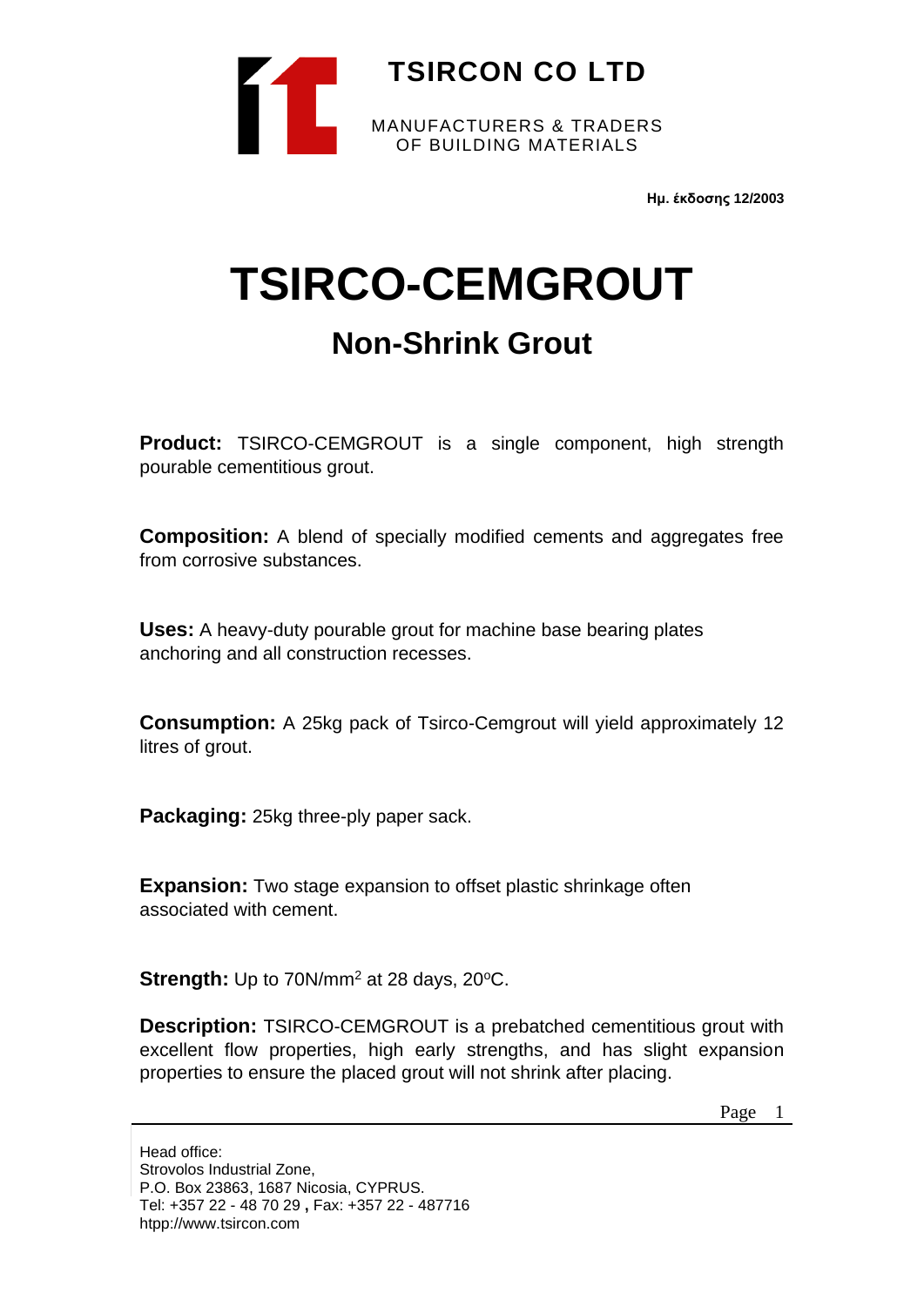

TSIRCO-CEMGROUT is economical and easy to use requiring only the addition of clean water to provide the following properties:

- ❖ Good flow characteristics.
- ❖ Rapid early strength development.
- ❖ Non-corrosive.
- ❖ High final strength.
- ❖ Adjustable consistency.
- ❖ Non-toxic.

**Coverage:** Approximately 3.0 litres of clean water to be mixed with a 25kg bag of Tsirco-Cemgrout will give a fluid pourable grout of about 12 lt. This consistency will stay pourable for about 25 minutes at 20°C.

#### **Where to use:**

TSIRCO-CEMGROUT is used for the following grouting locations:

- ❖ Machine foundations
- ❖ Columns in precast construction
- ❖ Concrete anchors
- ❖ Cavities, gaps and recesses
- ❖ Bearing plates e.t.c.

## **Instructions for use:**

#### **1. Surface Preparation**

All concrete must be clean, sound and free from oil, grease and cement laitance. Substrate shall be thoroughly prewetted before application. All metal surfaces must be free from corrosion products.

#### **2. Mixing**

Add the premixed powder in water using mechanical slow speed stirrer until an even smooth consistency has been reached.

Head office: Strovolos Industrial Zone, P.O. Box 23863, 1687 Nicosia, CYPRUS. Tel: +357 22 - 48 70 29 **,** Fax: +357 22 - 487716 htpp://www.tsircon.com

Page 2